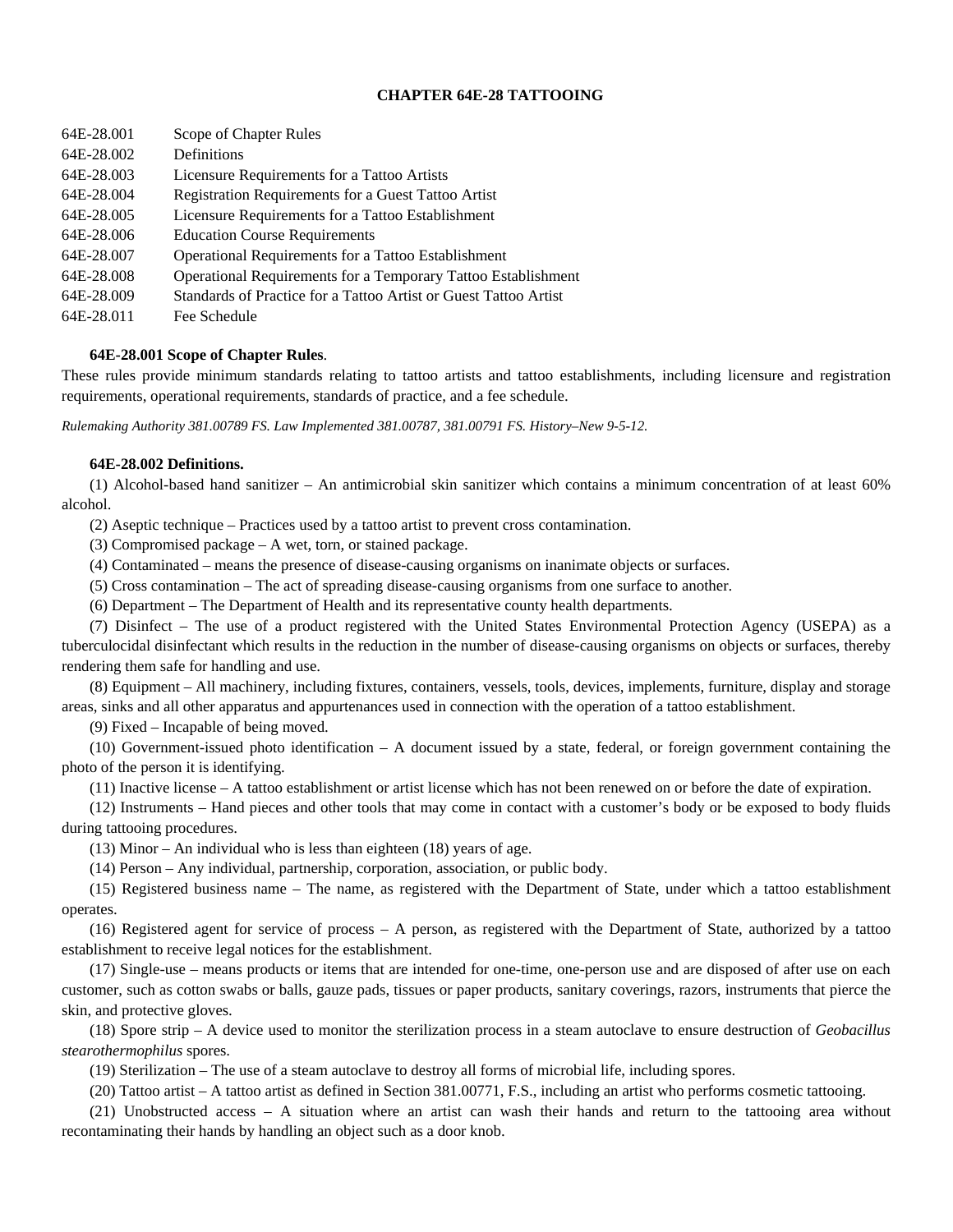### **64E-28.003 Licensure Requirements for a Tattoo Artist.**

(1) An applicant seeking initial licensure as a tattoo artist shall submit a completed application for licensure to the department on form DH 4147, 8/12, Application for Tattoo Artist License, which is incorporated herein by reference and which can be obtained from the environmental health section of the county health department, which has jurisdiction for the tattooing program in the county where the tattoo artist lives, or from the internet at [https://www.flrules.org/Gateway/reference.asp?No=Ref-01524](https://www.flrules.org/Gateway/reference.asp?No=Ref-01524%20) or http://www.myfloridaeh.com/community/Tattoo/index.html. An application shall be considered complete if all of the information requested on the form is provided, along with the fee specified in Rule 64E-28.011, F.A.C., and the following documentation is attached:

(a) A copy of a government issued photo identification confirming the applicant is at least 18 years of age.

(b) A copy of the certificate of training proving completion of a department approved course on blood-borne pathogens and communicable diseases with having achieved a minimum score of seventy percent (70%) on the course examination.

(2) A tattoo artist's license is valid, throughout the state of Florida, for one year from the date it is issued.

(3) A tattoo artist seeking licensure renewal shall:

(a) Annually, submit a completed application for license renewal on Form DH 4147 before the date of expiration.

1. An application shall be considered complete if all of the information requested on the form is provided, along with the fee specified in Rule 64E-28.011, F.A.C.

2. A license which has not been renewed on or before the date of expiration shall be deemed inactive. If this day falls on a weekend or holiday, a tattoo artist license must be renewed on or before the first working day after the date of expiration.

(b) Not perform tattooing without an active license.

(4) A tattoo artist license shall not be transferrable from one person to another.

*Rulemaking Authority 381.00789 FS. Law Implemented 381.00771, 381.00775, 381.00779, 381.00781 FS. History–New 9-5-12.* 

### **64E-28.004 Registration Requirements for a Guest Tattoo Artist.**

(1) A guest tattoo artist seeking registration by the department shall:

(a) Submit, at least fourteen (14) days prior to practicing tattooing in any licensed tattoo establishment or licensed temporary tattoo establishment, a completed application for registration to the department on Form DH 4150, 7/12, Application for Guest Tattoo Artist Registration, which is incorporated herein by reference and which can be obtained from the environmental health section of the county health department, which has jurisdiction for the tattooing program in the county where the tattoo artist lives, or from the internet at [https://www.flrules.org/Gateway/reference.asp?No=Ref-01525](https://www.flrules.org/Gateway/reference.asp?No=Ref-01525%20) or <http://www.myfloridaeh.com/community> /Tattoo/index.html. An application shall be considered complete if all of the information requested on the form is provided, along with the fee specified in Rule 64E-28.011, F.A.C., and the following documentation is attached:

1. A copy of a government issued photo identification confirming the applicant is at least 18 years of age.

2. A copy of an active license, registration, or certification in another jurisdiction.

3. A copy of the certificate of training proving completion of a course on blood-borne pathogens and communicable diseases, which meets the requirements specified in paragraph (b).

(b) Complete a department approved course on blood-borne pathogens and communicable diseases with having achieved a minimum score of seventy percent (70%) on the course examination.

1. Completion of the educational course mentioned in paragraph (b), shall not be required when a tattoo artist has completed a blood-borne pathogens and communicable diseases course as a requirement for license, registration, or certification in a jurisdiction outside of the state and, as determined by the department, the course requirements met or exceeded those prescribed in Sections 381.00775(2)(b)4.and 5., F.S., and Rule 64E-28.006, F.A.C.

2. A tattoo artist may submit a course curriculum to the department and request the department conduct a review for determination of the requirements specified in subparagraph (1)(b)1. Requests for curriculum review shall be submitted prior to submission of a completed application for registration of a guest artist.

(2) A guest tattoo artist's registration is valid for up to fourteen (14) consecutive days, throughout the State of Florida.

(3) A guest tattoo artist shall not perform tattooing without an active guest tattoo artist registration.

(4) A guest tattoo artist registration shall not be transferrable from one person to another.

*Rulemaking Authority 381.00789 FS. Law Implemented 381.00775 FS. History–New 9-5-12.*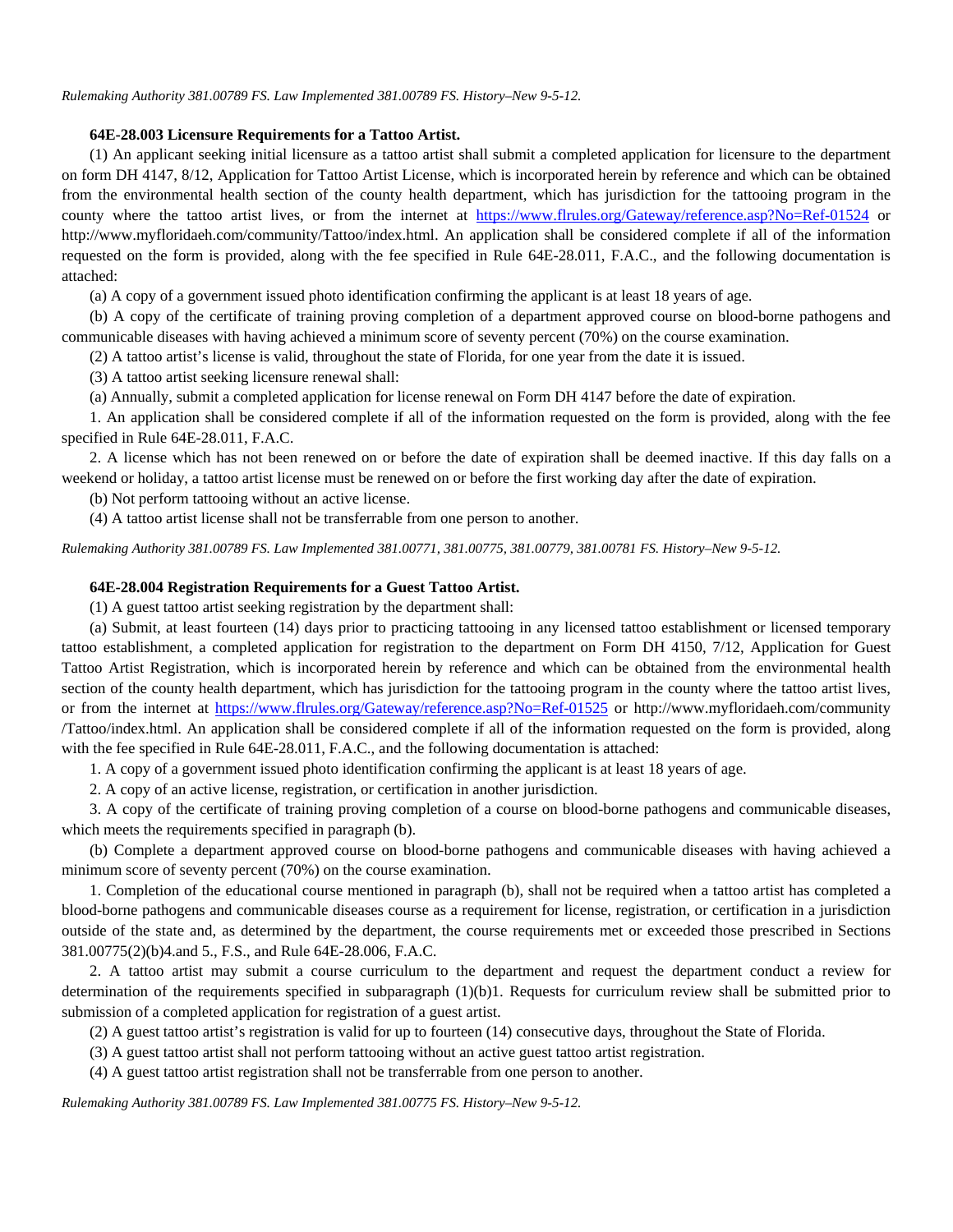## **64E-28.005 Licensure Requirements for a Tattoo Establishment.**

(1) Licensure of a permanent tattoo establishment:

(a) Prior to performing tattooing, a completed application shall be submitted to the county health department on form DH 4151, 8/12, Application for Tattoo Establishment Licensure, which is incorporated herein by reference and which can be obtained from the environmental health section of the county health department, which has jurisdiction for the tattooing program in the county where the establishment is physically located, or from the internet at [https://www.flrules.org/Gateway/reference.asp?No=Ref-01526](https://www.flrules.org/Gateway/reference.asp?No=Ref-01526%20) or http://www.myfloridaeh.com/community/Tattoo/index.html. An application shall be considered complete if all of the information requested on the form is provided, along with the fee specified in Rule 64E-28.011, F.A.C.

(b) A license for a tattoo establishment is valid for one year from the date it is issued.

(c) A license which has not been renewed on or before the date of expiration shall be deemed inactive. If this day falls on a weekend or holiday, a tattoo artist license must be renewed on or before the first working day after the date of expiration.

(2) Licensure of a temporary tattoo establishment:

(a) A completed application to be submitted to the county health department on form DH 4151 at least thirty (30) days prior to performing tattooing. An application shall be considered complete if all of the information requested on the form is provided, along with the fee specified in Rule 64E-28.011, F.A.C.

(b) A license for a temporary tattoo establishment is valid for up to fourteen (14) consecutive days in conjunction with a convention or similar event for which the license is issued.

(3) No tattooing shall be performed at an establishment that does not have an active license.

(4) A tattoo establishment license shall not be transferrable from one location or person to another.

*Rulemaking Authority 381.00789 FS. Law Implemented 381.00777 FS. History–New 9-5-12.* 

## **64E-28.006 Education Course Requirements.**

(1) All educational courses per Section 381.00775(2)(b)4., F.S., shall be approved by the department. Any person seeking approval of an education course shall submit a request for determination of compliance with the requirements of this rule to the Department of Health, Bureau of Community Environmental Health, 4052 Bald Cypress Way, Bin #A08, Tallahassee, FL 32399. All requests for course approval shall be handled in accordance with Section 120.60, F.S. Requests for course approval shall include submission of the following documentation:

(a) A copy of the credentials of trainers and persons compiling the curriculum.

- (b) A copy of the curriculum.
- (c) Copies of training materials.
- (d) A copy of the test to be given.
- (e) A copy of the answers to the test questions.
- (f) A copy of the certificate of training to be issued.
- (2) The course shall meet the following criteria:
- (a) Utilize a classroom-based or internet-based delivery method.
- (b) Be specific to the tattoo industry.
- (c) Be a minimum of three (3) hours in length, excluding the examination.
- (d) Include an opportunity for interactive questions and answers with the person conducting the training.

(e) Include, at a minimum, education and training on blood-borne pathogens, such as human immunodeficiency virus and hepatitis B and C viruses, and communicable diseases, such as hepatitis A, staphyloccocal including those of methicillin-resistant *Staphylococcus aureus*, tuberculosis, impetigo, scabies, ringworm, molluscum contagiosum, herpes simplex*,* and herpes zoster, and the prevention of such transmission. This information shall include:

1. Identification of the disease;

- 2. Identification of the infectious agent;
- 3. Mode of transmission;
- 4. Incubation period;
- 5. Period of communicability; and
- 6. Prevention of transmission in a tattoo setting.

(f) Be followed by a written examination covering the materials in the course. The examination shall contain a minimum of fifty (50) questions with a passing score of at least seventy percent (70%).

(g) Ensure identity verification and validation for each student taking the internet or classroom course and test.

 $(3)$  In addition to that specified in paragraphs  $(2)(b)-(g)$  above, internet-based courses shall meet the following criteria: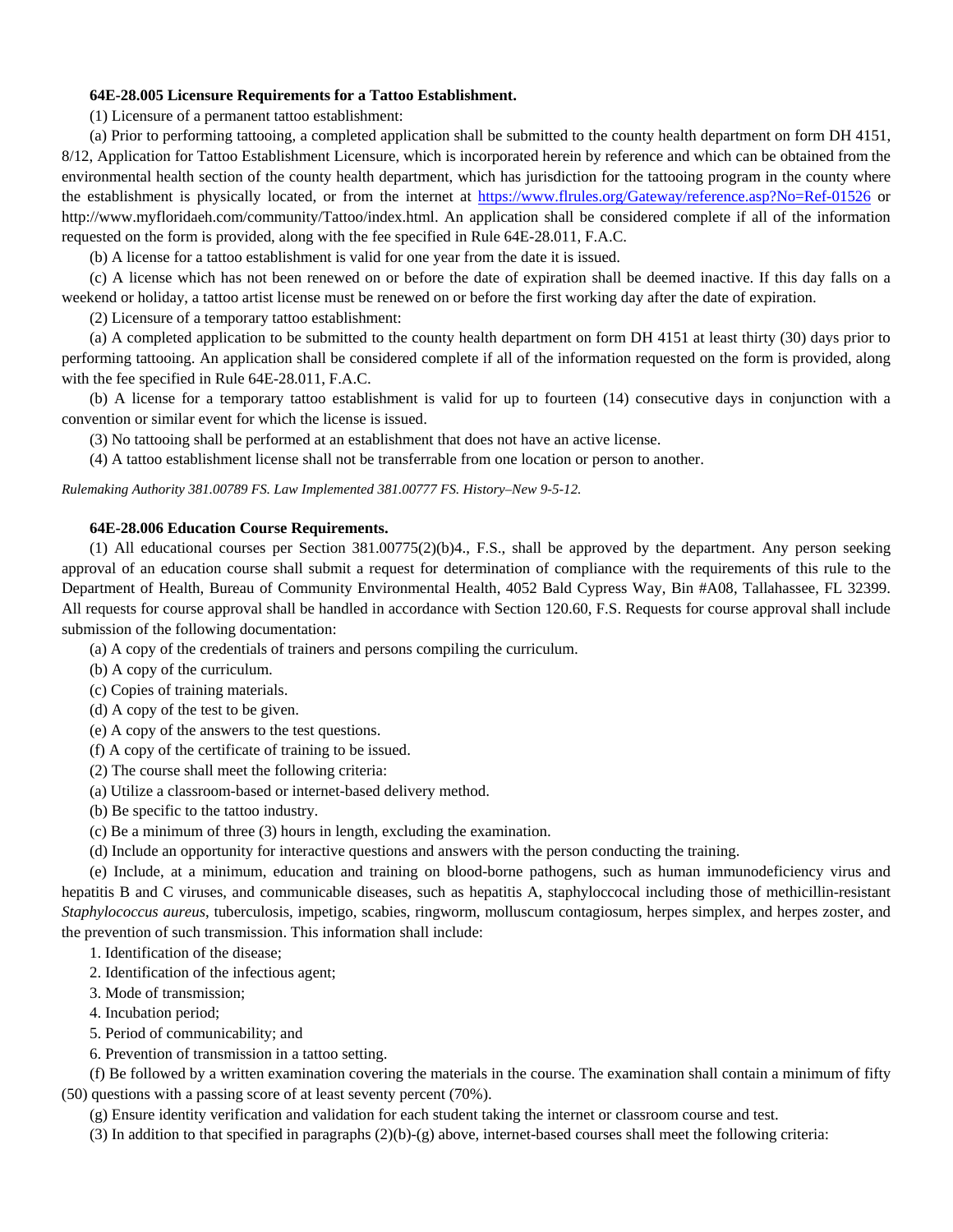(a) Each course section shall have a minimum time to finish that section before it is possible to move on to the next section.

(b) Identity verification and validation shall occur prior to the initiation of the internet course, using an identity verifying technology that seeks verification through internet databases using information that is specific to the student's identity. Following initial identity verification, validation shall occur at least every hour during the course and prior to completing the test.

(c) The course shall automatically terminate when a student fails to answer an identity validation question during a 60-second response time period or a student provides more than one incorrect answer to a validation question. Upon termination, a one-hour waiting period is required before the student is allowed to register again.

(d) At a minimum, the course provider shall include on the internet registration form, initial blocks in which the student indicates agreement with the following information:

1. That the student who registers for the course is the person taking the course.

2. That the student will be asked time-limited identity validation questions during the internet course. The validation questions will ask the student questions about themselves based on information provided by them and obtained through internet databases as described in paragraph (b), above. Failure by a student to answer an identity validation question during a 60-second response time period or a student providing more than one incorrect answer to an identity validation question will cause the course to automatically terminate. Upon termination, a 1-hour waiting period is required before the student is allowed to register again.

(e) A student shall be prevented from proceeding with the internet course should they fail to indicate agreement with each stipulation listed in paragraph (d) above.

(f) A subject matter expert representing the course provider shall be available by telephone or via electronic means during normal business hours to assist students.

(4) In order to ensure that the requirements of this rule section are met, the department may annually register and take the course, as any interested student would.

(5) The course provider shall notify the department in writing within 30 days of determining that a student has attempted or acquired certification by committing fraud, deceit, false statements, or perjury. When this is determined, the course provider shall revoke the certificate.

(6) Any reference to department approval shall state no more than: "This course is approved by the Florida Department of Health for tattoo artist licensure under Section 381.0775, F.S. and Chapter 64E-28, F.A.C."

(7) Course approval is not transferrable from person to person.

*Rulemaking Authority 381.00789 FS. Law Implemented 381.00775 FS. History–New 5-15-12.* 

### **64E-28.007 Operational Requirements for a Tattoo Establishment.**

(1) Tattoo establishments shall have walls, a floor, and a ceiling. Floors and walls located in the tattooing area, the area where items are cleaned and sterilized, and in the restrooms shall be constructed of non-absorbent, easily cleanable materials. The entire establishment shall be maintained in clean condition and good repair.

(2) There shall not be a direct opening between a tattoo establishment and any building or portion of a building used as living or sleeping quarters. This shall be accomplished, at a minimum, by a solid floor to ceiling wall of separation.

(3) A tattoo establishment shall not be located in an area where food is prepared.

(4) Eating and drinking, except for the purpose of administering first aid, and smoking are prohibited in areas where tattooing is performed or where instruments and supplies are cleaned and stored.

(5) Water supplies shall comply with the provisions of Chapter 64E-8 or 62-550, F.A.C.

(6) Sewage disposal shall comply with the provisions of Chapter 64E-6 or 62-200, F.A.C.

(7) The establishment shall use effective measures to protect against the entrance, breeding, and presence of vermin, such as insects and rodents. Openings to the outside shall be protected by such means as self-closing doors, closed windows, or screening. If screening is used, it shall not be less than sixteen (16) mesh to the inch.

(8) Animals shall not be allowed in a tattoo establishment, except as provided under Section 413.08, F.S. Aquariums with fish shall be allowed in waiting rooms and non-procedural areas only.

(9) Each tattoo establishment shall have an artificial light source equivalent to at least one hundred (100) foot candles in the tattooing area and in the area where items are cleaned and sterilized.

(10) Restrooms shall be supplied with toilet tissue, a hand sink supplied with running water under pressure, liquid soap, a dispenser with single-use paper towels, and a waste receptacle. Signage shall be posted in the restroom to instruct employees that they must thoroughly wash their hands before returning to work.

(11) A handsink with unobstructed access shall be located within each tattoo area or centrally located within the overall workroom area, so that each tattoo artist has access to the handsink for handwashing.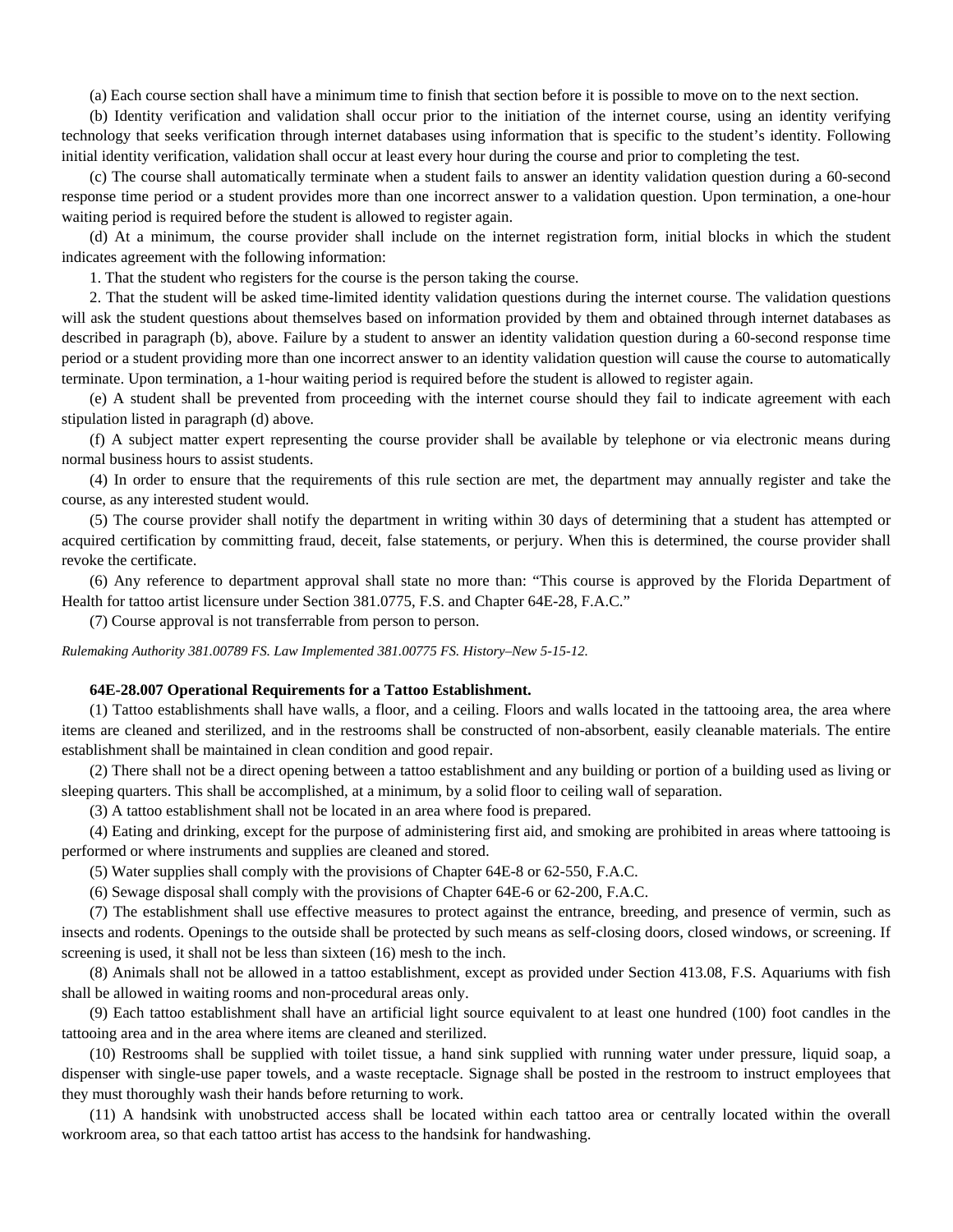(a) The handsink shall be supplied with running water under pressure, liquid soap, a dispenser with single-use paper towels, and a waste receptacle.

(b) A restroom handsink may be used as the handsink provided that it is located within the tattoo establishment and it meets the above stated requirements.

(12) At a minimum, contaminated, reusable items shall be cleaned manually in a sink, separate from the handsink(s), or mechanically in an ultrasonic machine prior to sterilization.

(a) If items are manually cleaned in a sink, the sink shall be deep enough to allow complete submersion of the items. Gloves shall be worn when manual cleaning is performed.

(b) If items are cleaned in an ultrasonic machine, the machine shall be used in accordance with the manufacturer's instructions, which shall be available for review by the department at the time of inspection.

(c) After cleaning, items shall be rinsed and allowed to air dry or shall be dried with single-use paper towels prior to packaging for sterilization.

(d) If only individually packaged, pre-sterilized, single-use items are used in the establishment, the cleaning sink and ultrasonic machine requirements do not apply.

(13) A tattoo establishment shall have a steam autoclave for sterilizing instruments.

(a) The autoclave shall be used in accordance with the manufacturer's instructions for packaging, loading, and processing items.

(b) The autoclave shall be maintained to ensure proper operation.

1. The autoclave shall be cleaned at the frequency recommended by the manufacturer and shall be serviced at least once a year or at the frequency recommended by the manufacturer.

2. A copy of the manufacturer's instructions for operating, cleaning, and servicing the autoclave shall be maintained in the tattoo establishment and shall be available for review by the department at the time of an inspection.

(14) When using an autoclave, sterilization shall be verified through:

(a) A chemical indicator strip placed inside one packet in each load to monitor the sterilization procedure. The strip must indicate exposure to steam and the autoclave operating temperature.

(b) Testing with spore strips at a minimum frequency of every 40 hours of operation of the autoclave, but not less than on a quarterly basis.

1. Test results shall be confirmed by an independent laboratory.

2. In the event of positive results, the autoclave shall be immediately taken out of service and all unused items processed in the autoclave since the most recent negative test results shall be considered non-sterile.

3. While the autoclave remains out of service, tattooing may continue provided either another properly functioning autoclave is placed in service in the establishment or all single-use, pre-sterilized instruments are used.

4. When the improperly functioning autoclave has been restored to proper function, which shall be confirmed by follow-up testing, it may be placed back in service.

(15) Each tattoo establishment shall maintain autoclave sterilization records onsite. The records shall, at a minimum, include the following information:

(a) Autoclave log showing cumulative run time, quantity and types of items sterilized on a given date, and the date spore strip testing was conducted.

(b) Spore strip results provided by an independent laboratory.

(16) If only individually packaged, pre-sterilized, single-use items are used, an autoclave shall not be required nor the requirements specified in subparagraphs 12., 13., 14., and 15. of this section.

(a) Individually packaged, pre-sterilized, single-use items shall be sterilized with ethylene gas or gamma rays and shall be labeled with the expiration date by the manufacturer.

(b) If a package containing pre-sterilized, single-use items has been compromised, the contents shall be discarded.

(17) Packages of sterile items, which are sterilized by the tattoo establishment, shall be labeled with the date of autoclaving. If any package has been compromised, the items shall be re-sterilized.

(18) All packages of sterile items shall be stored in a clean, dry, covered container or in a clean, dry cabinet until just prior to use.

(19) Work chairs, tables, stands, cabinets, and counter tops shall have a smooth, non-porous, easily cleanable surface, and shall be cleaned and disinfected after each customer.

(20) If any liquid product is not in its original container, the container into which the product has been placed shall be labeled with the name of the product.

(21) Each tattoo establishment shall maintain the following records: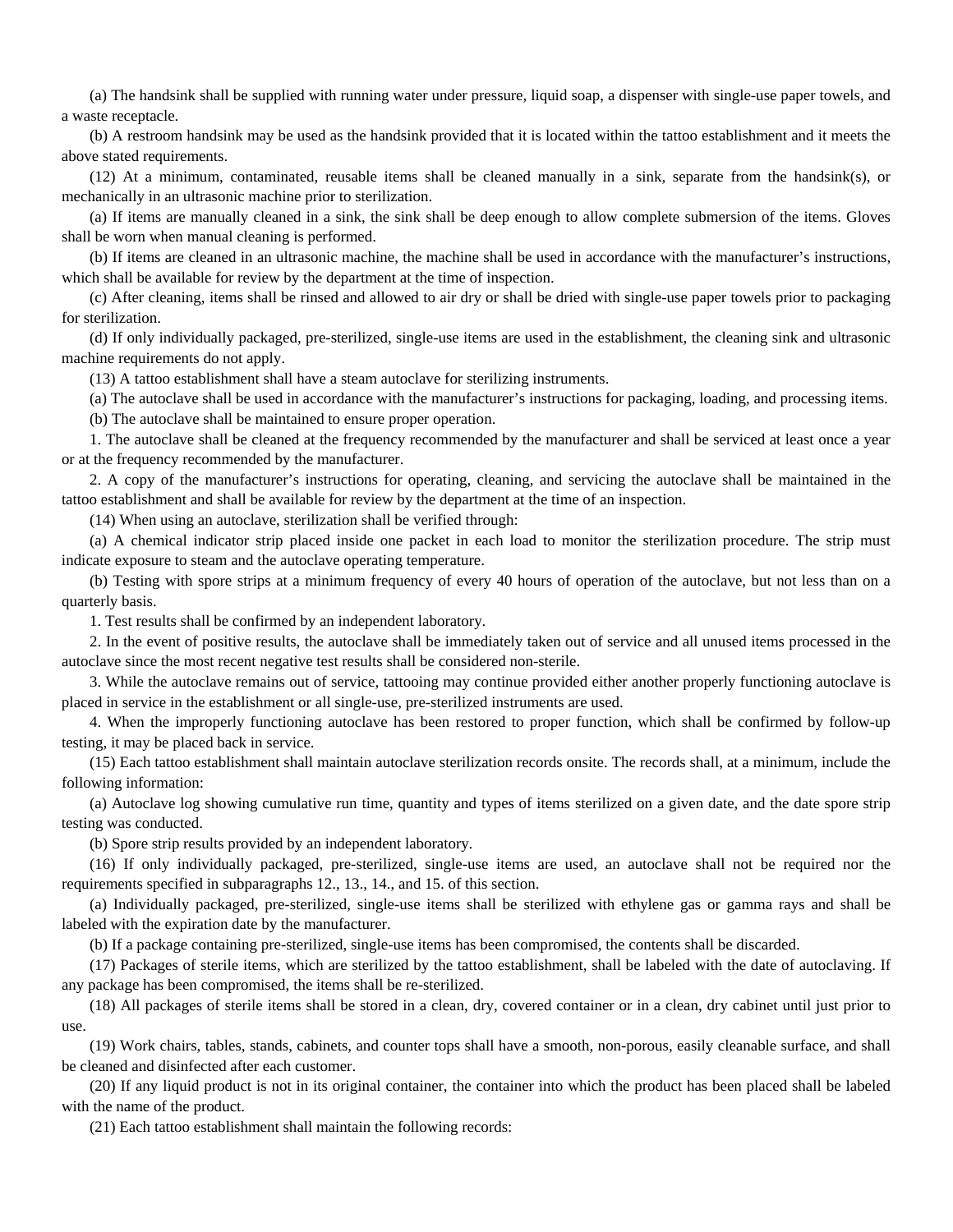(a) Customer records, including parental consent;

(b) Autoclave sterilization records and maintenance records;

(c) Documentation identifying the method of sterilization utilized by the manufacturer if the information is not printed on the packaging of the item.

(d) The records stated in paragraphs (a), (b), and (c) above shall be maintained for two years with those records for the current licensing period maintained onsite in the establishment and available for review by the department at the time of inspection.

(e) Personnel records of each tattoo artist who works in the establishment. The record shall contain the tattoo artist's name, address, date of birth, and the license number issued by the department. Personnel records shall be maintained for at least 2 years after an artist's employment ends.

(22) A tattoo establishment shall allow the department to conduct, at minimum, annual inspections for the purpose of ensuring compliance with Sections 381.00771-.00791, F.S., and these rules. Results of each inspection shall be recorded on DH Form 4153, 7/12, Tattoo Establishment Inspection Report, herein incorporated by reference and which can be obtained at [https://www.flrules.org/Gateway/reference.asp?No=Ref-01527](https://www.flrules.org/Gateway/reference.asp?No=Ref-01527%20) or from the environmental health section of the county health department having jurisdiction.

(23) Biomedical waste shall be managed in accordance with Section 381.0098, F.S. and Chapter 64E-16, F.A.C. Regular solid waste shall be collected, stored and disposed of in a manner and at a frequency that does not create a sanitary nuisance, as defined in Chapter 386, F.S.

(24) Tattoo establishments, currently operating on the effective date of this rule, which are not in full compliance with the handsink and cleaning sink requirements shall have six months from the effective date of this rule to comply with the requirements.

*Rulemaking Authority 381.00789 FS. Law Implemented 381.00779 FS. History–New 9-5-12.* 

#### **64E-28.008 Operational Requirements for a Temporary Tattoo Establishment.**

(1) A licensed temporary establishment shall meet the operational requirements set forth in Rule 64E-28.007, F.A.C., with the following exceptions.

(2) A temporary establishment shall have rigid perimeter walls, a rigid floor, and a rigid ceiling. Floors in the tattooing area and the area where items are cleaned and sterilized shall be constructed of nonabsorbent, easily cleanable materials. The entire establishment shall be maintained in clean condition and good repair.

(3) If any tattoo items are sterilized by an artist prior to a temporary event, spore test results confirmed by an independent laboratory, shall be available for review by the department at the time of inspection.

(4) A temporary establishment shall allow the department to conduct, at minimum, an initial inspection prior to and, if deemed necessary, during the convention or similar event for the purpose ensuring compliance with Sections 381.00771-.00791, F.S., and these rules. Results of each inspection shall be recorded on DH Form 4153, 7/12, Tattoo Establishment Inspection Report.

*Rulemaking Authority 381.00789 FS. Law Implemented 381.00779 FS. History–New 9-5-12.* 

### **64E-28.009 Standards of Practice for a Tattoo Artist or Guest Tattoo Artist.**

(1) A tattoo artist shall ensure that a customer record is completed for each customer. The record shall, at a minimum, include the following:

(a) Name of tattoo artist.

(b) Customer's name, age, and birthdate.

(c) Description and location of tattoo on the customer's body.

(d) Signature of the customer.

(e) Signature of the artist.

(f) Date(s) tattooing procedure is performed.

(2) Pursuant to Section 381.00787, F.S., a tattoo artist shall not tattoo the body of a minor less than sixteen (16) years of age.

(3) If tattooing a minor who is sixteen (16) or seventeen (17) years of age, a tattoo artist shall:

(a) Inspect copies of a government-issued photo identification for both the minor and for the parent or legal guardian of the minor. If the photo identification for the minor does not show a birth date, a copy of the minor's birth certificate shall be provided.

(b) Obtain a signed and notarized consent by the minor's parent or legal guardian on form DH 4146 , 7/12, Written Notarized Consent For Tattooing of a Minor Child, Age 16 through 17 Years Old, which is incorporated herein by reference and which can be obtained from the environmental health section of the county health department, which has jurisdiction for the tattooing program in the county where the tattoo artist lives or the tattoo establishment is physically located, or from the internet at [https://www.flrules.org/Gateway/reference.asp?No=Ref-01528](https://www.flrules.org/Gateway/reference.asp?No=Ref-01528%20) or<http://www.myfloridaeh.com/community/Tattoo/index.html>.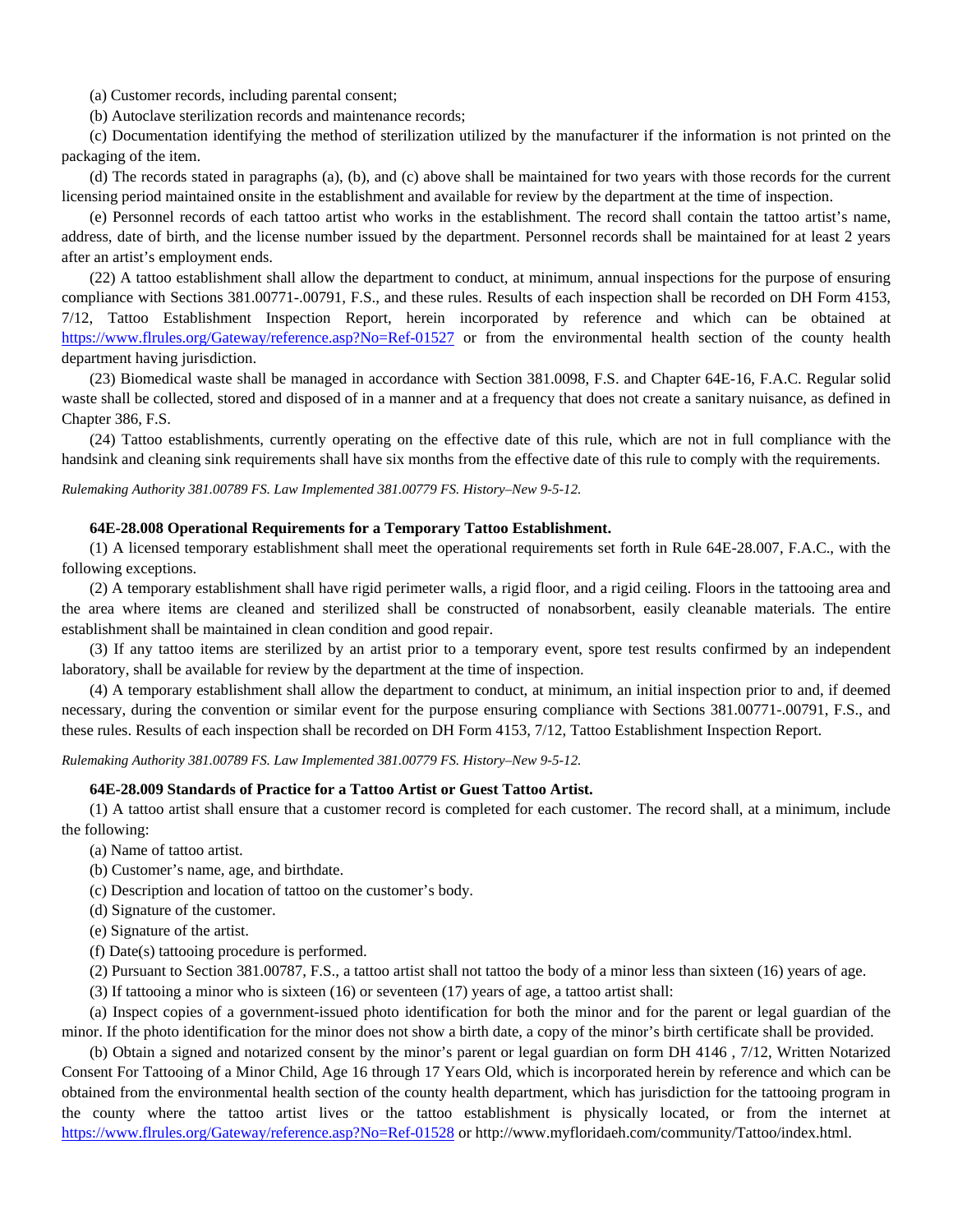(c) Complete the requirements of subsection (1).

(4) Prior to or after performing a tattoo procedure on a customer, a tattoo artist shall provide information on aftercare to the customer, both verbally and in writing.

(5) Prior to setup for a tattoo procedure, a tattoo artist shall:

(a) Ensure that the skin area where a tattoo is to be applied is visibly healthy.

(b) Wash their hands thoroughly using liquid soap, rinse them, and dry them using single-use paper towels.

(6) Prior to performing a tattoo procedure, a tattoo artist shall cleanse the area of the skin where the tattoo will be placed using a using a clean, single-use paper towel or pad and a solution labeled as an antiseptic. The antiseptic solution shall be used in accordance with the manufacturer's instructions.

(7) If hair is to be removed from the area to be tattooed, either a single-use razor shall be used, or clippers which are capable of being disinfected. If hair removal is done after cleansing, the area shall be re-cleansed as specified in subsection (6) above.

(8) While performing a tattoo procedure, a tattoo artist shall:

(a) Use aseptic techniques, including barrier covers on instruments and equipment that may come into contact with the tattoo artist or the customer during the tattoo procedure. Should an artist choose to not use a barrier cover on the tattoo machine, they must disinfect the machine upon completion of the tattoo procedure.

(b) Use only sterile needle bars, sterile needle tubes, and single-use, sterile needles.

(c) Wear new, disposable examination gloves, which shall be discarded after the completion of each single tattooing session.

1. Should the gloves become torn, punctured, or otherwise contaminated outside the general scope of tattooing, or should the gloves come in contact with any object or surface other than the customer's skin or items being used in the procedure, the gloves shall be removed and discarded and the tattoo artist shall thoroughly wash their hands or apply an alcohol-based hand sanitizer and re-glove before resuming the tattoo session.

2. In the event a tattoo artist must leave the tattooing area, the gloves shall be removed and discarded. The artist shall thoroughly wash their hands or apply an alcohol-based hand sanitizer and re-glove before resuming the tattoo session.

(d) Discard any sterile, single-use items that become contaminated and replace them with sterile items before resuming the procedure.

(e) Use a stencil that is single-use and clean. The product used to apply the stencil shall be packaged as a single dose or dispensed from a product container as a single customer dose.

(f) Any item used for freehand artistry on the customer shall be single-use and discarded after use unless an antiseptic is applied to the skin after marking the skin.

(g) Use inks, dyes, and pigments which are intended for tattooing.

1. Inks shall be used in accordance with the manufacturer's instructions.

2. Individual portions of inks, dyes, or pigments shall be dispensed into clean single-use cups for each customer.

(9) Any item which an artist adds to a tattoo machine to stabilize the needle shall be either single-use or a reusable item that has been disinfected.

(10) Upon completion of a tattooing procedure, a tattoo artist shall:

(a) Remove any excess ink from the customer's skin with a single-use clean paper towel or pad.

(b) Use a clean glove, single-use paper towel, or single-use pad to apply a moisturizing ointment or lotion that is packaged as a single dose or is dispensed from a product container as a single customer dose.

(c) If needed, cover the tattooed area with a clean nonstick bandage.

(d) Remove and discard any barriers used to cover instruments and equipment and disinfect both the tattoo machine and the work area with a tuberculocidal disinfectant registered with the USEPA.

(e) Remove any reusable instruments from the tattooing area in preparation for cleaning, rinsing, drying, and sterilization.

(f) Discard any unused ink, dye, or pigment.

(g) Thoroughly wash and rinse hands and dry them with clean single-use paper towels.

*Rulemaking Authority 381.00787, 381.00789 FS. Law Implemented 381.00779 FS. History–New 9-5-12.* 

#### **64E-28.011 Fee Schedule.**

| (1) Tattoo Artist License and Renewal                    | \$60.00  |
|----------------------------------------------------------|----------|
| (2) Guest tattoo Artist Registration and Re-registration | \$35.00  |
| (3) Tattoo Establishment License                         | \$200.00 |
| (4) Temporary Establishment License                      | \$200.00 |
| (5) Reactivation of Tattoo Artist License                | \$25.00  |